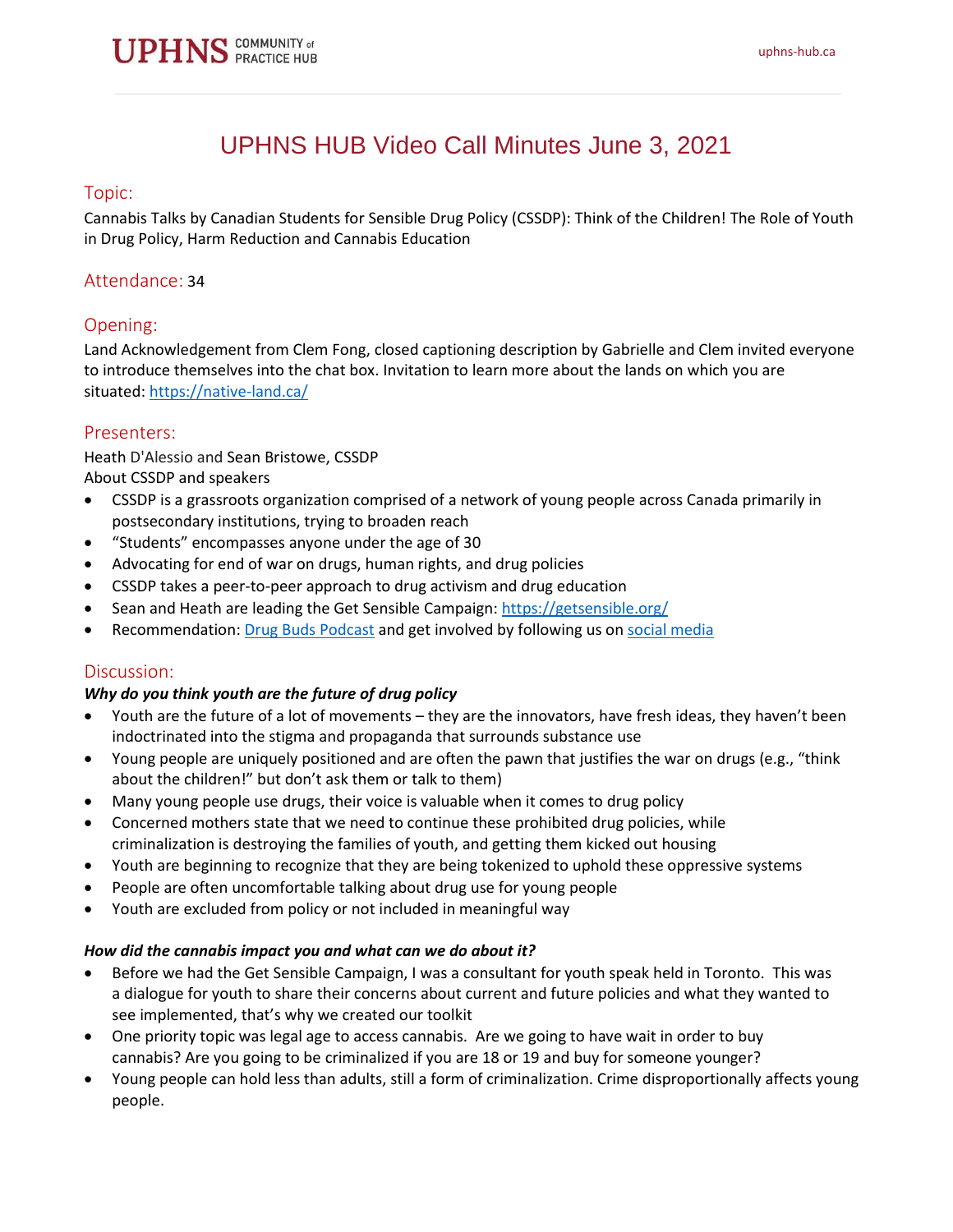# • How do we include the diverse perspectives of youth in these conversations?

**PHNS** COMMUNITY of

- We need to ensure youth understand their power and the validity of their ideas and how often they are dismissed by policymakers - policymaker don't always want to tell them that their voice is powerful in a way that isn't tokenistic
- One main guiding principle of our toolkit is meaningful inclusion and what this looks like from a youth perspective
- How can we extend our perspectives to all youth, including youth who engage in other forms of drug use. We are not just talking about cannabis or legal drugs

## *How do you think family services and child protection impacts youth involvement in policy change?*

- Within a cannabis context laws provide some protection and safety for those 18+
- From the literature, the average age for initiation is about 14 years of age
- That is very young, how do we get those youth at the table?
- This is another way larger systems make it hard for people to engage and hold institutions accountable
- Young people are well positioned to say that war on drugs isn't helping them and can speak to the harm of child welfare services who are supposed to be helping children but ruining families
- Often it is people who have already been impacted by these things who speak up because they are in a safer position to hold systems accountable
- Kids passing around a joint is considered trafficking schools have to expel that student if they hear about this is happening
- It is important to have these open conversations not sure how many youth are willing to have these conversations because of that risk
- Reframing the narrative youth are not at risk all the time. How can we support them?

## *How can cannabis advocacy inform policy for other drugs?*

- Learnings from cannabis activism that can be translated to other spaces where we need to bridge that gap (e.g., opioids, meth, crack)
- Some parallels can be drawn such as medical access before recreational access as a push for safe supply
- Cannabis advocacy was led by people who use drugs, many used cannabis for medical purposes and experienced criminalization at disproportionate rates
- As soon as there was enough public interest in legalization there was a drastic change in capital intent ruined the grassroots foundation and the industry is now led by white men who were advocating for prohibition to begin with
- Cannabis and psychedelic exceptionalism (e.g., natural drugs are superior). We are in a great position to dispel some of those myths – teach youth from the beginning that all drug use should be considered in a similar lens – don't want to alienate people who use other drugs
- There needs to be accountability within the cannabis space where certain privileges are held and how framing of using particular drugs may serve to stigmatize others
- Harm reduction principles can also be centered in cannabis education and used as a strategy to get people on board in a broader sense (e.g., safer consumption, safe smoking)

## *Mental health, youth, and drug use*

- May was Mental Health Awareness Month when it comes to mental health and youth we are often hyper focused on health and brain development and the impact of cannabis – we should be equipping youth with information to make choices about cannabis use
- The narrative of protecting brains at all costs this perspective is ableist brains are impacted by much more than substances, brains are impacted by poverty, racism and we are not actually talking about that